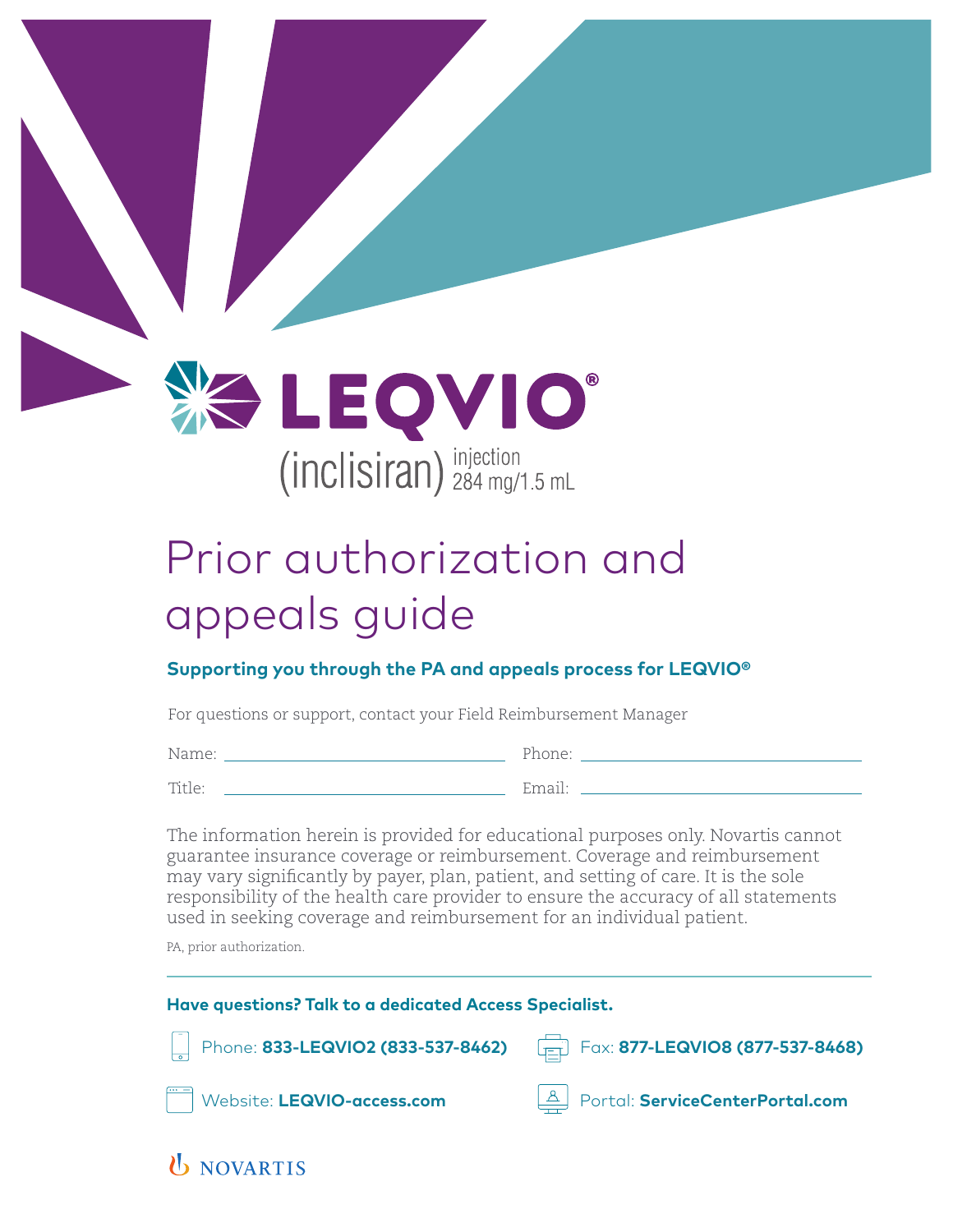# Inside the guide

| How to use this guide <b>Constanting the Constanting Constanting Constanting Constanting Constanting Constanting Constanting Constanting Constanting Constanting Constanting Constanting Constanting Constanting Constanting Con</b> |
|--------------------------------------------------------------------------------------------------------------------------------------------------------------------------------------------------------------------------------------|
| Benefits verification and the PA process manufactured and the PA process demonstration and the PA process demonstration and the PA process demonstration and the PA process demonstration and the PA process demonstration and       |
| The medical necessity/exception process manufactured by 5                                                                                                                                                                            |
| Benefits verification and PA checklist manufacture of the 6                                                                                                                                                                          |
| Common causes for coverage denials <b>manufactures</b> and the proportion of the common causes for coverage denials                                                                                                                  |
| LEQVIO® clinical overview manufacturer and the contract of the state of the state of the state of the state of the state of the state of the state of the state of the state of the state of the state of the state of the sta       |
|                                                                                                                                                                                                                                      |
|                                                                                                                                                                                                                                      |
| Letter of medical exception checklist manufactured and 11                                                                                                                                                                            |
| Sample letter of medical exception manufactured and 12                                                                                                                                                                               |
|                                                                                                                                                                                                                                      |
| Sample letter of appeal manuscritting and the contract of appeal of the summary and the sample letter of appeal                                                                                                                      |

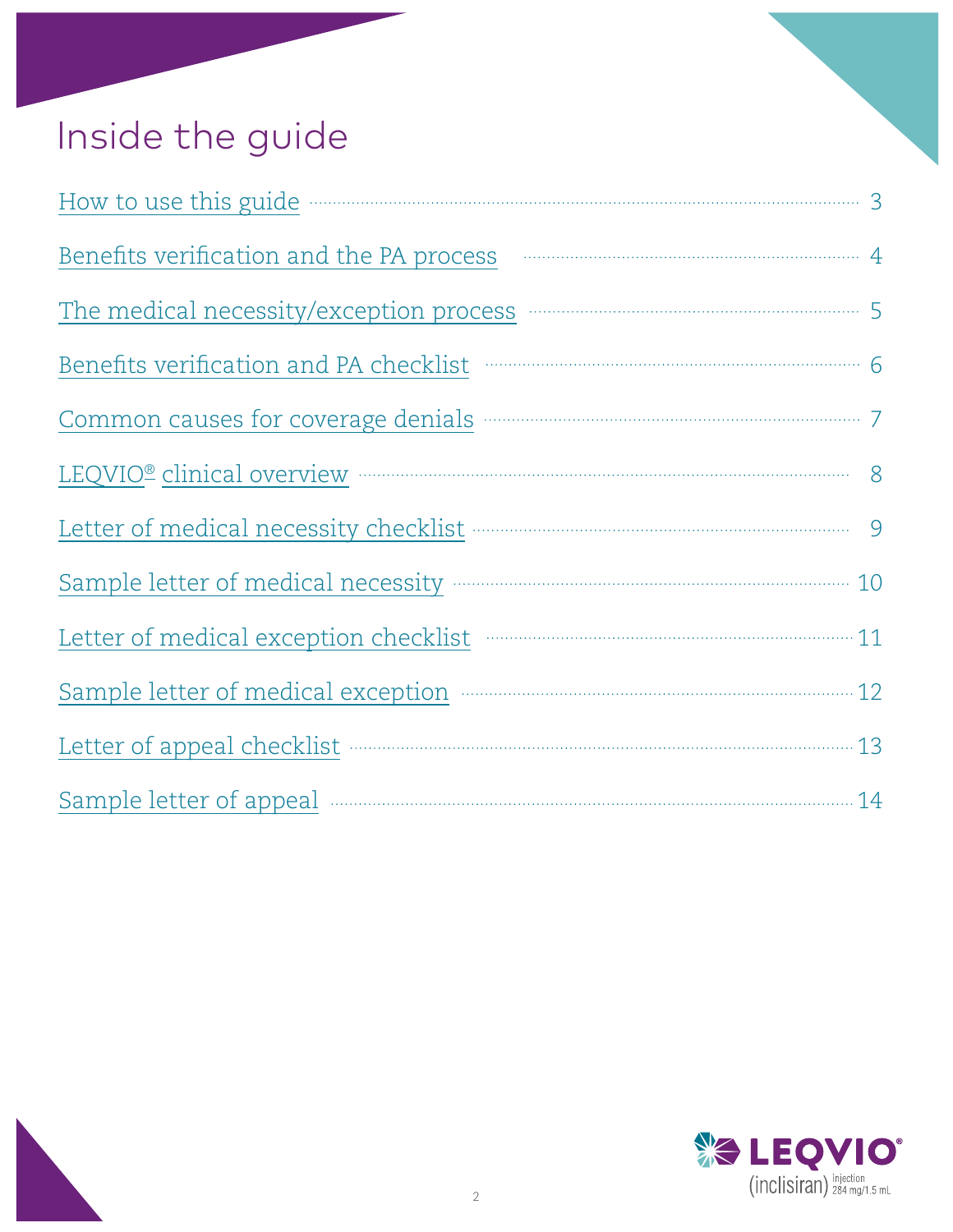## How to use this guide

Since every plan manages LEQVIO® (inclisiran) differently, you may run into various restrictions to coverage even if prescribing LEQVIO is the right decision clinically.

This guide intends to be a resource for you to use if your patient is faced with common insurance restrictions like a prior authorization (PA), step edit, or a plan not having a policy in place for LEQVIO. Tools like the Sample Letter of Medical Necessity and its checklist may help with ensuring your communications with health plans are as complete as possible and support you in getting access to LEQVIO for your patients who need it.

### **Benefits verification**

After determining that LEQVIO is the right treatment for your patient, confirm if the patient's health plan provides coverage for LEQVIO. Your practice should contact the health plan to understand your patient's specific coverage criteria. You may also enroll your patient in the LEQVIO Service Center, where dedicated Access Specialists can verify your patient's benefits and provide other helpful information and resources throughout the LEQVIO access process.

### **You have two options for enrolling a patient in the program**



You can electronically enroll patients in support services at **ServiceCenterPortal.com**.

**OR**

Complete the one-page **Start Form** and fax it to the LEQVIO Service Center at **877-537-8468**.

## **Typical drug coverage policies**

| <b>PA Required</b>                                                                                                                                 |     | <b>Not Covered</b>                                                                                                                                                  |           | <b>Approved</b>                                                           |
|----------------------------------------------------------------------------------------------------------------------------------------------------|-----|---------------------------------------------------------------------------------------------------------------------------------------------------------------------|-----------|---------------------------------------------------------------------------|
| A PA is needed to<br>confirm certain criteria<br>have been met. A plan<br>may also have step-edit<br>restrictions in place that<br>need to be met. | OR. | Coverage may not be<br>granted because:<br>• LEQVIO is excluded<br>from the health plan's<br>formulary or a coverage<br>decision was not made                       | <b>OR</b> | LEQVIO is covered with no<br>restrictions by the plan for<br>the patient. |
| Submit a plan-specific PA<br>form requesting LEQVIO.                                                                                               |     | If LEQVIO is not covered by<br>the plan, submit a letter<br>of medical necessity or<br>medical exception. If that<br>is not accepted, submit a<br>letter of appeal. |           | No further action is<br>needed on your part.                              |

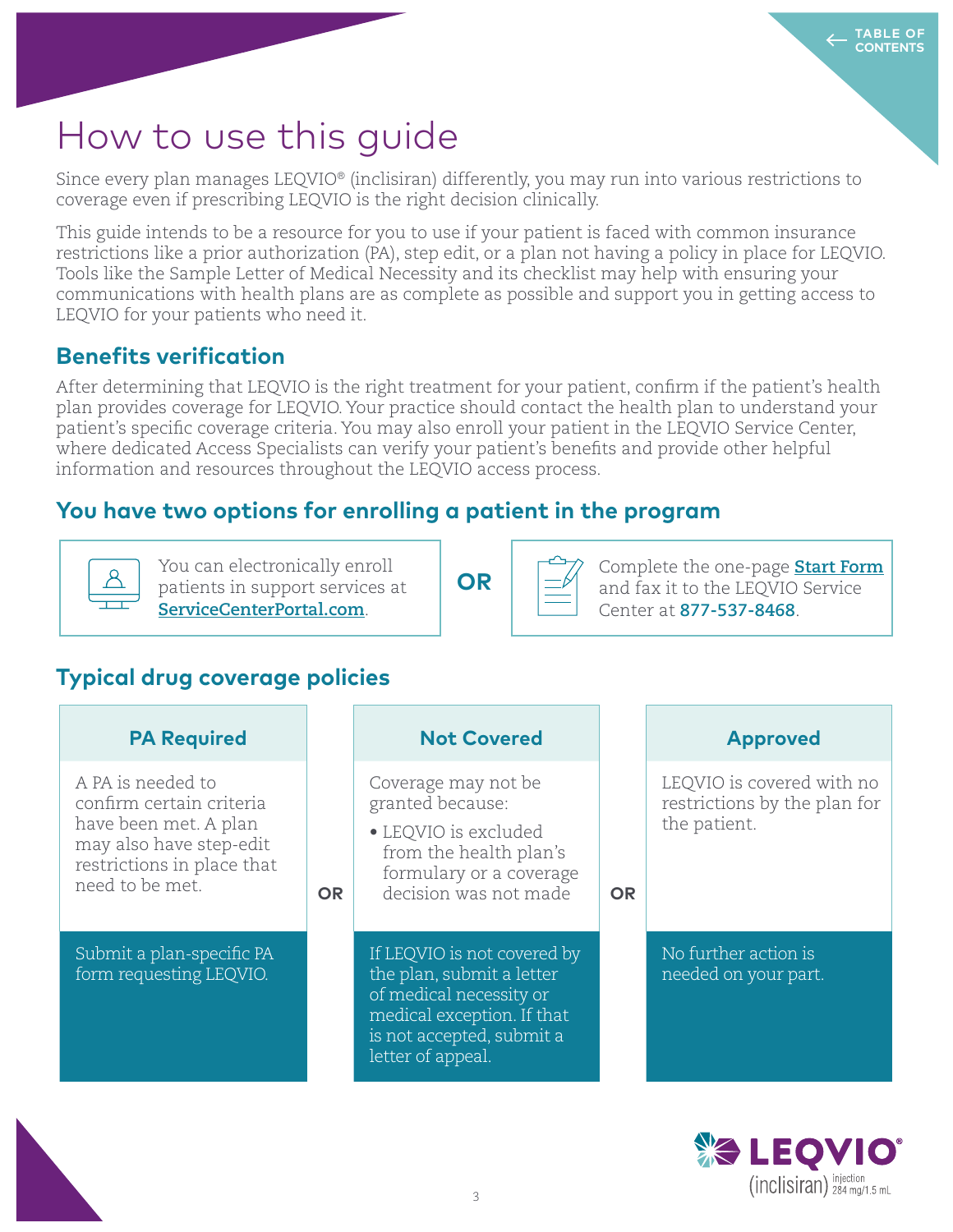# Benefits verification and the PA process

A benefits verification (or investigation) is a process in which a patient's benefits from their health insurance provider are confirmed to determine coverage. A PA/precertification is a step that a health plan may require to validate coverage and reimbursement for a therapy. Together, benefits verifications and PAs play vital roles in the early stages of the reimbursement process.<sup>1</sup>



## **It is important to address the specific reason for denial of coverage**

NOTE: There are multiple levels of appeal. The sample letters included in this guide can be adapted for higherlevel appeals.<sup>3</sup> Each health plan has their own requirements for each level, so you should check with the plan to determine exactly how you should proceed with your appeal.



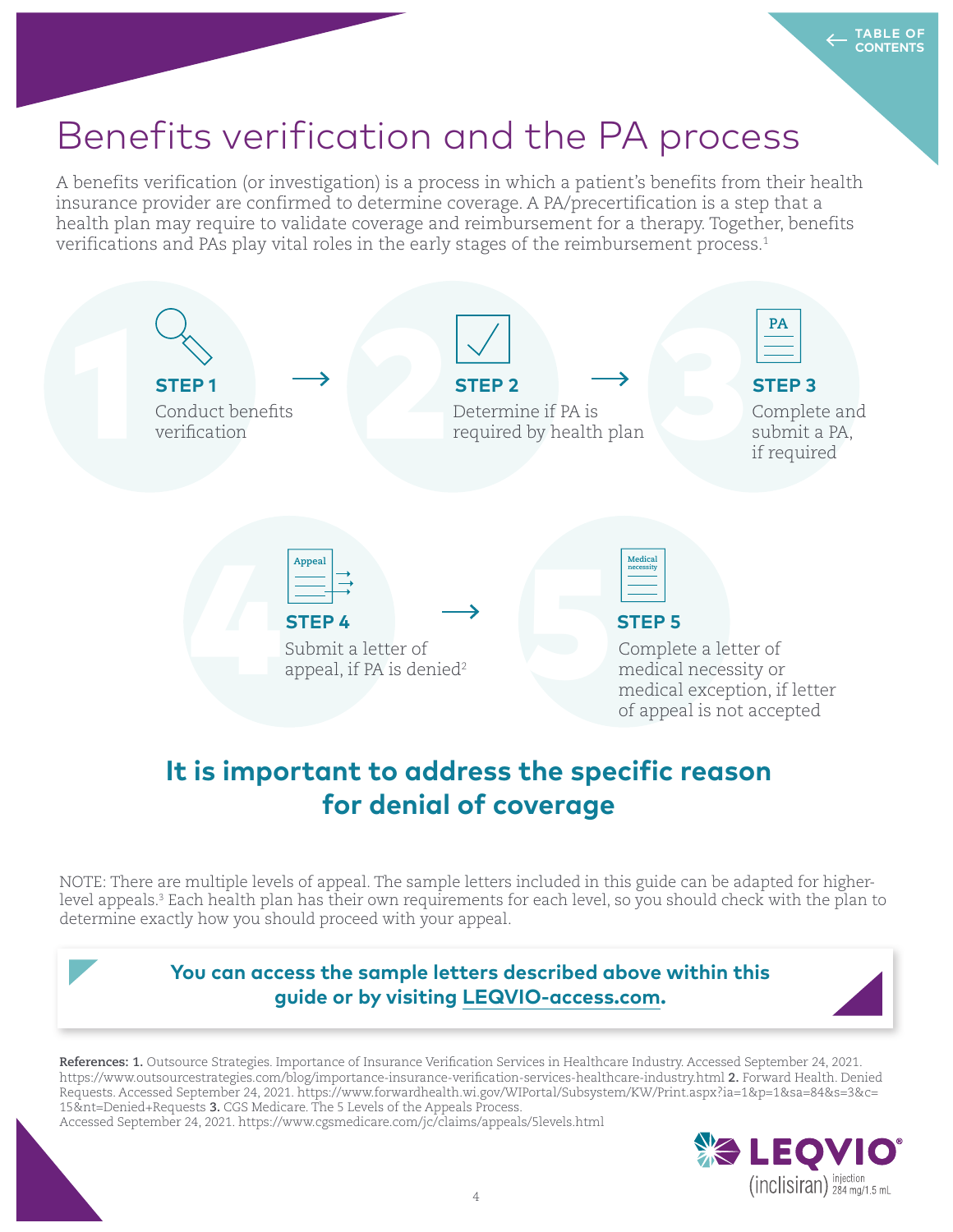# The medical necessity/exception process

### **Medical necessity:**

If your patient's health insurance provider does not grant them access to LEQVIO® due to plan requirements, a letter of medical necessity along with documentation of clinical need may be required to gain access.

### **Medical exception:**

If your patient's health insurance provider excludes or has not made a coverage decision on LEQVIO, a medical exception process may be followed to determine payer coverage. At a minimum, this will require you to submit a letter of medical exception along with documentation of clinical need.



**You can access the sample letters described above within this guide or by visiting LEQVIO-access.com.**

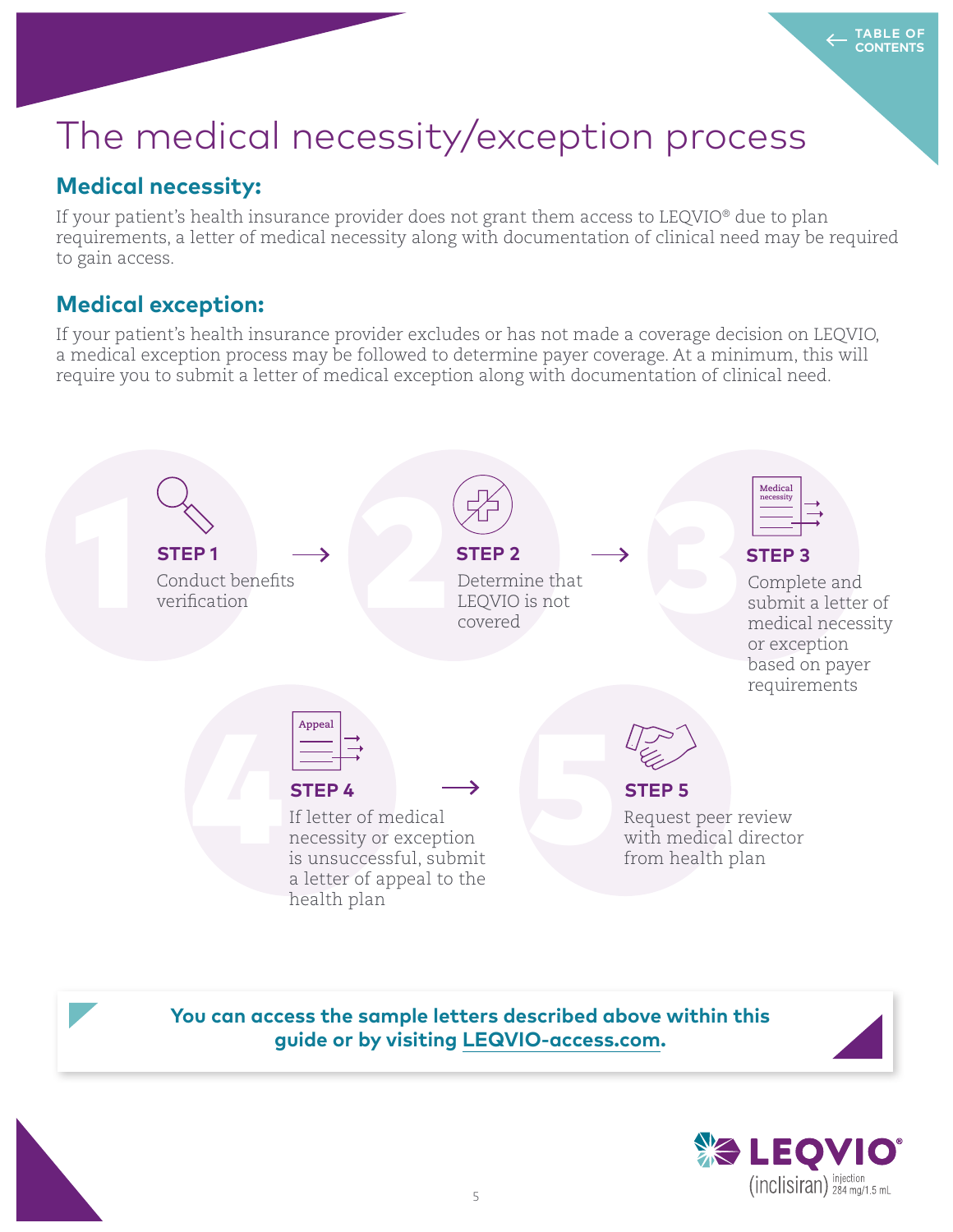# Benefits investigation and PA checklist

Consider the following points when discussing the benefits verification with the health plan and preparing to submit a PA.

- **Verify patient eligibility and benefits with the health plan before providing LEQVIO®**
- **Before submitting a PA, ensure that the patient has fulfilled the plan's requirements. PA criteria vary by plan, but the list below includes examples of the kinds of PA criteria that plans may have in place:**
	- The patient has a history of clinical atherosclerotic cardiovascular disease (ASCVD)
		- Acute coronary syndromes
		- History of myocardial infarction (MI)
		- Stable or unstable angina
		- Coronary or other arterial revascularization
		- Stroke or transient ischemic attack (TIA)
		- Peripheral arterial disease (PAD)
	- Patient has heterozygous familial hypercholesterolemia
	- The patient is taking a high-intensity statin or additional lipid-lowering treatment
	- The patient's LDL-C level is >70 mg/dL
	- To be prescribed by, or in consultation with, a cardiologist, endocrinologist, lipidologist, or specialist

#### **INDICATION**

LEQVIO (inclisiran) injection is indicated as an adjunct to diet and maximally tolerated statin therapy for the treatment of adults with clinical atherosclerotic cardiovascular disease (ASCVD) or heterozygous familial hypercholesterolemia (HeFH) who require additional lowering of low-density lipoprotein cholesterol (LDL-C). **Limitations of Use:** The effect of LEQVIO on cardiovascular morbidity and mortality has not been determined.

#### **IMPORTANT SAFETY INFORMATION**

Adverse reactions in clinical trials (≥3% of patients treated with LEQVIO and more frequently than placebo) were injection site reaction, arthralgia, urinary tract infection, diarrhea, bronchitis, pain in extremity and dyspnea.

**Please click here for LEQVIO full Prescribing Information.**

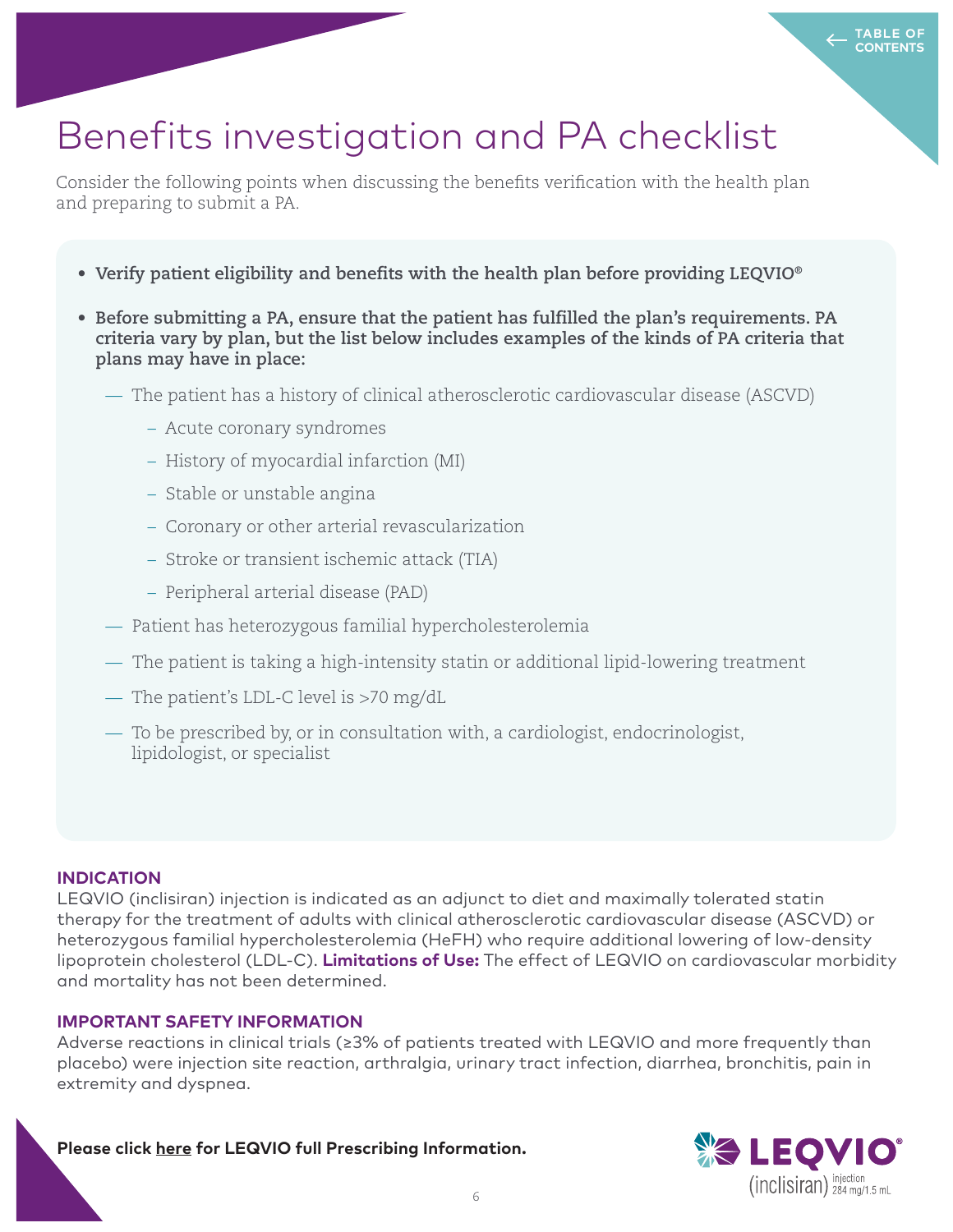## Common causes for coverage denials

Be sure to double check your documentation to avoid these common causes for denial.

| <b>Administrative</b><br>information and<br>documentation | • Missing patient information (name, date of birth, insurance ID number,<br>insurance group number, and dates of service)<br>• Missing physician's signature<br>• Insufficient/incomplete or incorrect information |  |
|-----------------------------------------------------------|--------------------------------------------------------------------------------------------------------------------------------------------------------------------------------------------------------------------|--|
| <b>Diagnosis</b>                                          | • Clerical error resulting in incorrect ICD-10 code<br>• Lack of secondary ICD-10 code<br>• Lack of documentation supporting appropriate diagnosis<br>• Incorrect dosage or unit listed                            |  |
| Lab values                                                | • Outdated lab panels (per payer requirement or in the last 90 days)<br>• Submission of lipid profiles without LDL-C levels                                                                                        |  |
| <b>History of lipid-</b><br><b>lowering therapies</b>     | • Insufficient duration of prior statin therapy<br>• No reason provided for discontinuation of previous therapy/therapies                                                                                          |  |

### **Avoid further delays in treatment**

Ensure all requested PA information is accurately completed, if applicable, including prior treatment history, testing history, and ICD-10 code(s). In the event a health plan denies the request for coverage, your office may submit an appeal on behalf of the patient.

> **For additional information and support, contact your Field Reimbursement Manager or visit LEQVIO-access.com.**

**Reference:** Signature Performance. Understanding the difference between denied and rejected medical claims. Accessed September 24, 2021. https://www.signatureperformance.com/understanding-the-difference-between-denied-and-rejected-medical-claims/

**Please click here for LEQVIO full Prescribing Information.**

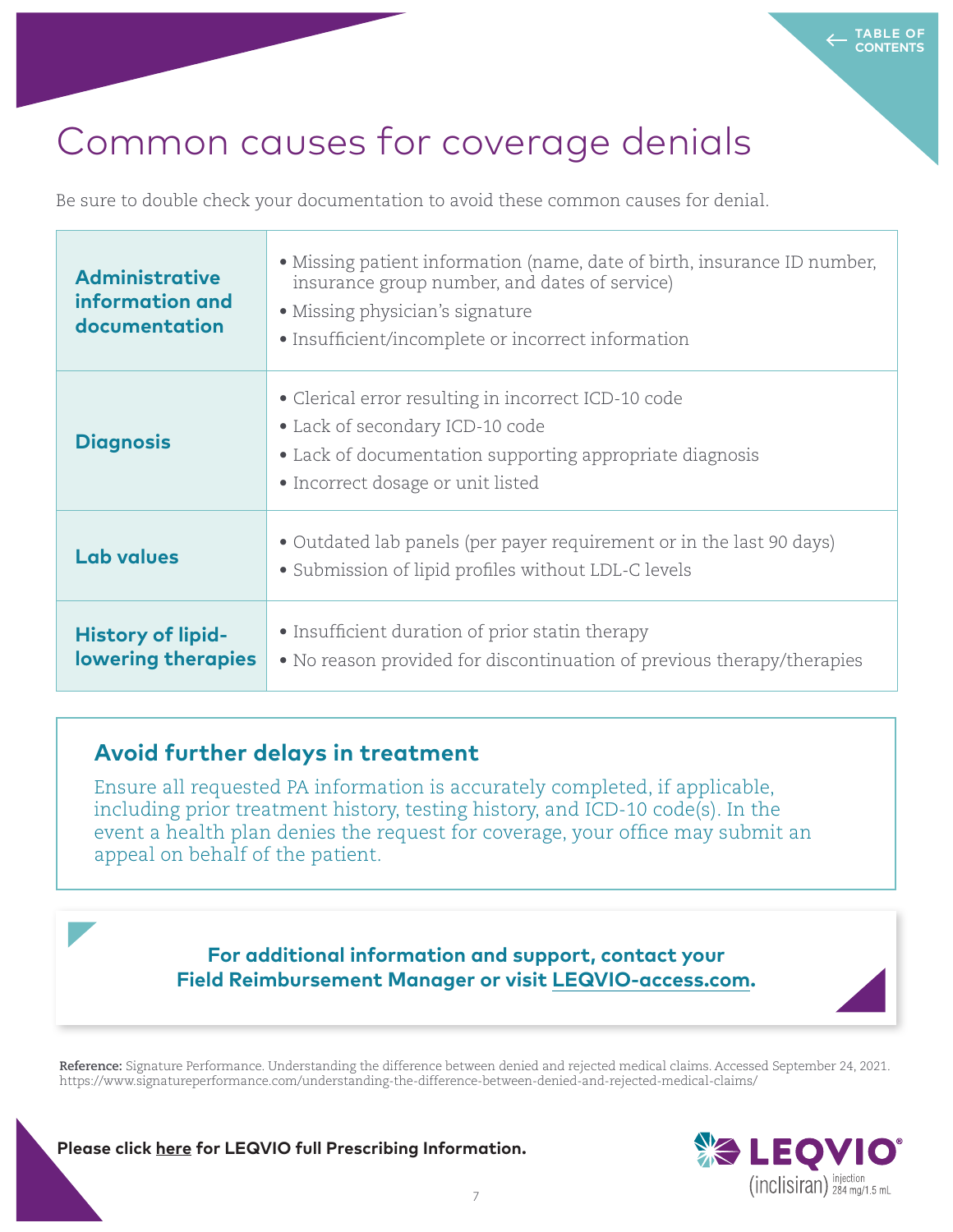# LEQVIO<sup>®</sup>: the first and only siRNA for lowering LDL-C



#### **Refer to this page along with the prescribing information when writing a letter of appeal or medical necessity**

| <b>FDA</b> approval date          | December 22, 2021                                                                                                                                                                                                                                                                                                                                                                                                                                                                                                                                              |
|-----------------------------------|----------------------------------------------------------------------------------------------------------------------------------------------------------------------------------------------------------------------------------------------------------------------------------------------------------------------------------------------------------------------------------------------------------------------------------------------------------------------------------------------------------------------------------------------------------------|
| <b>Indication</b>                 | LEQVIO (inclisiran) injection is indicated as an adjunct to diet and maximally tolerated statin<br>therapy for the treatment of adults with clinical atherosclerotic cardiovascular disease (ASCVD)<br>or heterozygous familial hypercholesterolemia (HeFH) who require additional lowering of<br>low-density lipoprotein cholesterol (LDL-C). Limitations of Use: The effect of LEQVIO on<br>cardiovascular morbidity and mortality has not been determined.                                                                                                  |
| <b>Class</b>                      | LEQVIO is the only entrant in the siRNA class of therapies approved to lower LDL-C.                                                                                                                                                                                                                                                                                                                                                                                                                                                                            |
| <b>Route of</b><br>administration | The recommended dosage of LEQVIO in combination with maximally tolerated statin therapy,<br>is 284 mg/1.5 mL administered by a health care professional as a single subcutaneous injection<br>initially, again at 3 months, then every 6 months.                                                                                                                                                                                                                                                                                                               |
| <b>Clinical trials</b>            | Three studies were conducted in patients with ASCVD (ORION-10 and ORION-11)<br>and HeFH (ORION-9).                                                                                                                                                                                                                                                                                                                                                                                                                                                             |
| <b>Efficacy</b>                   | • In the ORION-10 clinical trial on top of a maximally tolerated statin, LEQVIO demonstrated<br>52% LDL-C reduction vs placebo at Month 17 (95% CI: -56%, -49%; P<0.0001) in ASCVD<br>patients<br>• LEQVIO was also studied in ASCVD patients in the ORION-11 (n=712) clinical trial with<br>similar results to ORION-10 $(n=781)$<br>• In the ORION-9 clinical trial on top of a maximally tolerated statin, LEQVIO demonstrated<br>48% LDL-C reduction vs placebo at Month 17 (95% CI: -54%, -42%; P<0.0001) in patients<br>with HeFH                        |
| <b>Safety</b>                     | Adverse reactions in clinical trials ( $\geq 3\%$ of patients treated with LEQVIO and more frequently<br>than placebo) were injection site reaction, arthralgia, urinary tract infection, diarrhea,<br>bronchitis, pain in extremity and dyspnea.<br>Adverse reactions led to discontinuation in 2.5% and 1.9% of LEQVIO- and placebo-treated<br>patients, respectively. Discontinuation due to injection site reactions, which included injection<br>site pain, erythema and rash, were 0.2% and 0% of LEQVIO- and placebo-treated patients,<br>respectively. |

CI, confidence interval; siRNA, small interfering ribonucleic acid.

**Reference:** LEQVIO [prescribing information]. East Hanover, NJ: Novartis Pharmaceuticals Corp; 2021.

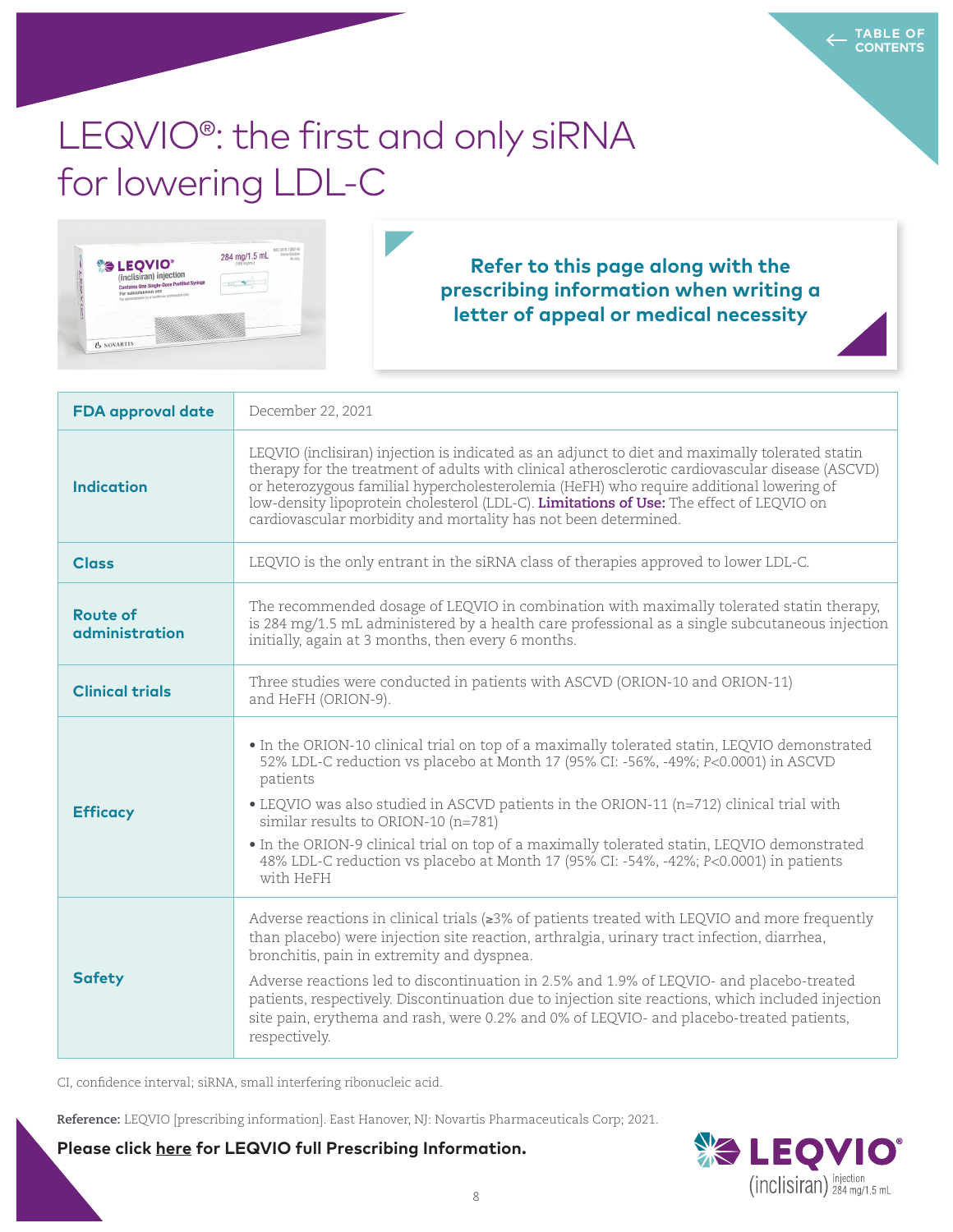## Letter of medical necessity checklist

If your patient's health insurance provider restricts coverage on LEQVIO®, a letter of medical necessity may be used to ensure your patients who need LEQVIO are able to receive it.

The checklist below is provided to help ensure your letter of medical necessity is as complete as possible when communicating with health plans. The following page contains a sample letter that you may reference when crafting your own letter to the patient's health plan. The checklist and sample letter are intended to provide examples of what information is usually required.

| For additional information and support, contact your                                                                                                                                                                                                                                              |
|---------------------------------------------------------------------------------------------------------------------------------------------------------------------------------------------------------------------------------------------------------------------------------------------------|
|                                                                                                                                                                                                                                                                                                   |
| Summarize your recommendation and provide a phone number in case any additional<br>information is needed                                                                                                                                                                                          |
| Clinical trial data from the LEQVIO Prescribing Information<br>FDA approval letter<br>Test results and chart notes (eg, LDL-C levels)<br>Additional medical records                                                                                                                               |
| Confirm that the patient has not achieved adequate results from current or prior therapy<br>Provide clinical support for your recommendation. This can include information such as:                                                                                                               |
| List current and previous therapies, or if the patient is intolerant to current therapies.                                                                                                                                                                                                        |
| Clearly state the rationale for treatment with LEQVIO and why it is appropriate for the patient                                                                                                                                                                                                   |
| Include ICD-10 codes to support your diagnosis. Most payers require both a primary and<br>a secondary code. Visit LEQVIO-access.com/coveragetypes#billingandcoding for more<br>information on coding, or see the Billing and Coding Guide for examples of codes that may<br>be relevant to LEQVIO |
| Include patient's name, date of birth, insurance ID number, insurance group number, and<br>dates of service                                                                                                                                                                                       |

**Field Reimbursement Manager or visit LEQVIO-access.com.**

**Please click here for LEQVIO full Prescribing Information.**

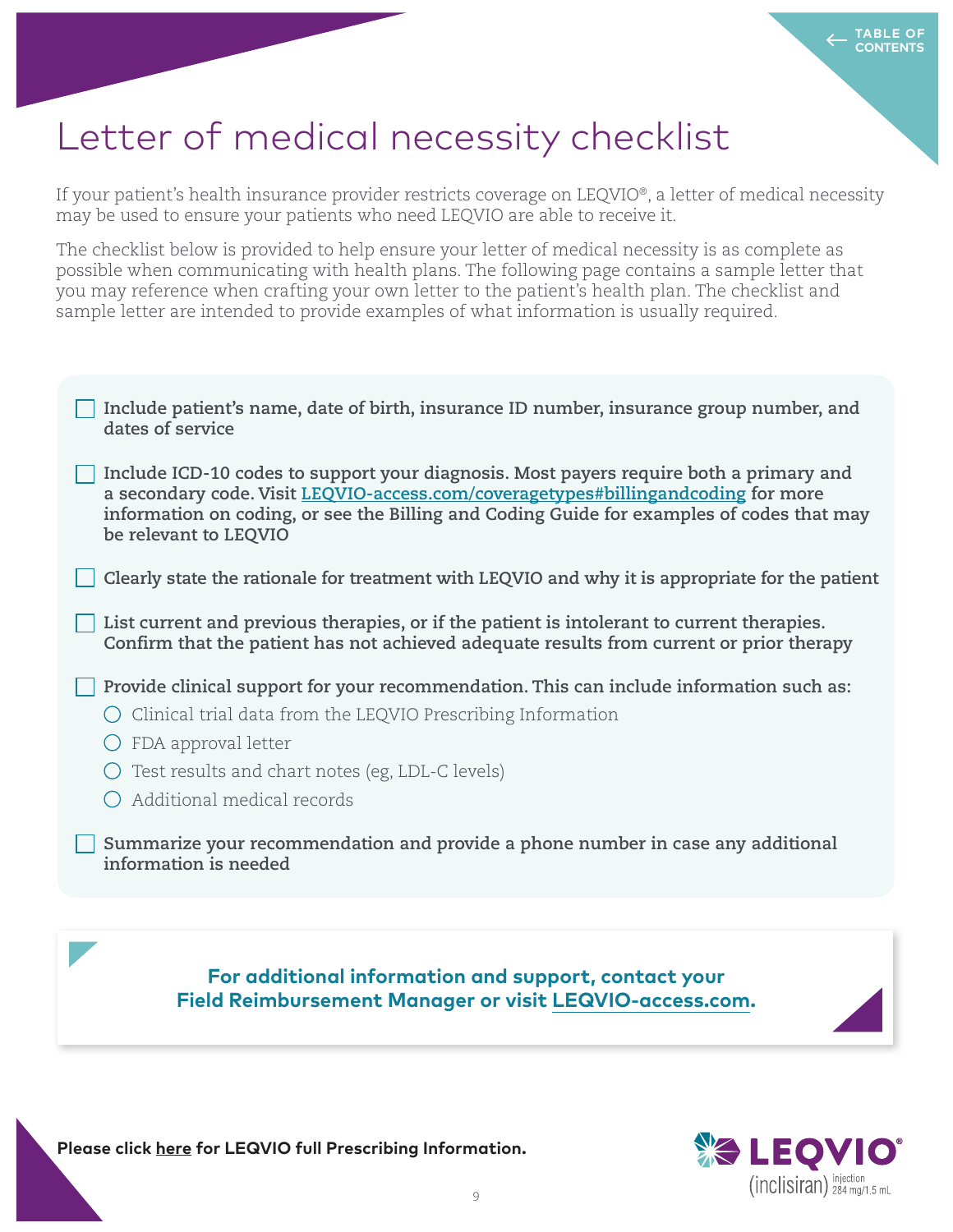## Sample letter of medical necessity

#### **Sample Letter of Medical Necessity**

*Note to physician: this template may be used to create your institution's independent letter of medical necessity to be sent to a patient's health plan to obtain a prior authorization decision from a health plan and/or in the event that there is a denial of coverage for LEQVIO. All pink, bracketed content needs to be filled out based on the details of each specific appeal. Be sure to review and understand specific health plan requirements for your patient. It is also important to understand each plan's submission process (online vs fax).*  [Date] [Health plan name] [Patient's Name] ATTN: [Department] [Patient's plan-specific member ID] [Medical/Pharmacy Director Name (if available)] [Date of birth] [Health plan address] [Case number]

Re: Letter of Medical Necessity for LEQVIO® (inclisiran)

Dear [Medical/Pharmacy Director Name],

I am writing this letter of medical necessity on behalf of [Patient's Name] to request coverage for LEQVIO for the treatment of hyperlipidemia with ASCVD and/or HeFH [(primary and secondary ICD-10 codes)]. This letter provides the clinical rationale and relevant information about the patient's medical history and treatment.

[City, State, ZIP code] [Dates of service]

I have been treating [Patient's Name], [a/an] [age]-year-old [male/female], since [Date] to manage their INDITY and m<sub>a</sub>n list of creation, the most appropriate treatment option. An example may include information and why LEQVIO is the most appropriate treatment option. An example may include evidence that statin therapy alone has not been effective, or the patient has high LDL-C levels. If applicable, provide specific information regarding the treatments this patient has already received.] ASCVD and high LDL-C levels. My rationale for prescribing LEQVIO is: [Include relevant medical

In my medical judgment, this patient is an appropriate candidate for treatment with LEQVIO. I have included the US Food and Drug Administration (FDA) approval letter for LEQVIO, as well as supporting clinical data.

If you have any further questions about this matter, please feel free to contact me at [physician phone number] or via email at [physician email]. Thank you for your time and consideration.

#### Sincerely,

 $\mathcal{A}(\mathcal{A})$  of patients trials ( $\mathcal{A}(\mathcal{A})$  of patients trials trials trials trials trials ( $\mathcal{A}(\mathcal{A})$ [Physician's signature] [Physician name] [Physician NPI] [Name of practice] [Phone number]

Enclosures: [List and attach additional documents, which may include Prescribing Information, clinical Adverse reactions led to discontinuation in 2.5% and place books and place books and placebo-treated and place<br>data, PA number, and/or clinical practice guidelines.]  $p$  at a respectively. Discontinuation site reaction site reaction site reactions, which injections, which in notes/medical records, US Food and Drug Administration approval letter, clinical studies and efficacy

This letter is provided as an example and is meant for educational purposes only. Novartis cannot guarantee insurance coveragi<br>or reimbursement. Coverage and reimbursement may vary significantly by payer, plan, patient, an respectively.] [TBD: Injection site reactions were mild to moderate.] *responsibility of the health care provider to include the proper information and ensure the accuracy of all statements used in This letter is provided as an example and is meant for educational purposes only. Novartis cannot guarantee insurance coverage seeking coverage and reimbursement for an individual patient.*

Please click here for LEQVIO full Prescribing Information.

You can also download this resource by visiting **LEQVIO-access.com/resourcesandforms**.

**·** Include patient's name, date of birth, insurance ID number, insurance group number, and dates of service.

**TABLE OF CONTENTS**

Include ICD-10 codes. Most payers require 1 primary code and at least 1 secondary code.

List current and previous therapies, or if the patient is intolerant to current therapies. Confirm that the patient has not achieved treatment goals from current or existing statin therapy.

- It may be helpful to include the FDA approval letter and data from the LEQVIO® clinical trial(s) to support your decision.
- Include PA number, FDA indication, and product information.

#### **If you have any questions about the letter of medical necessity, contact your Field Reimbursement Manager.**

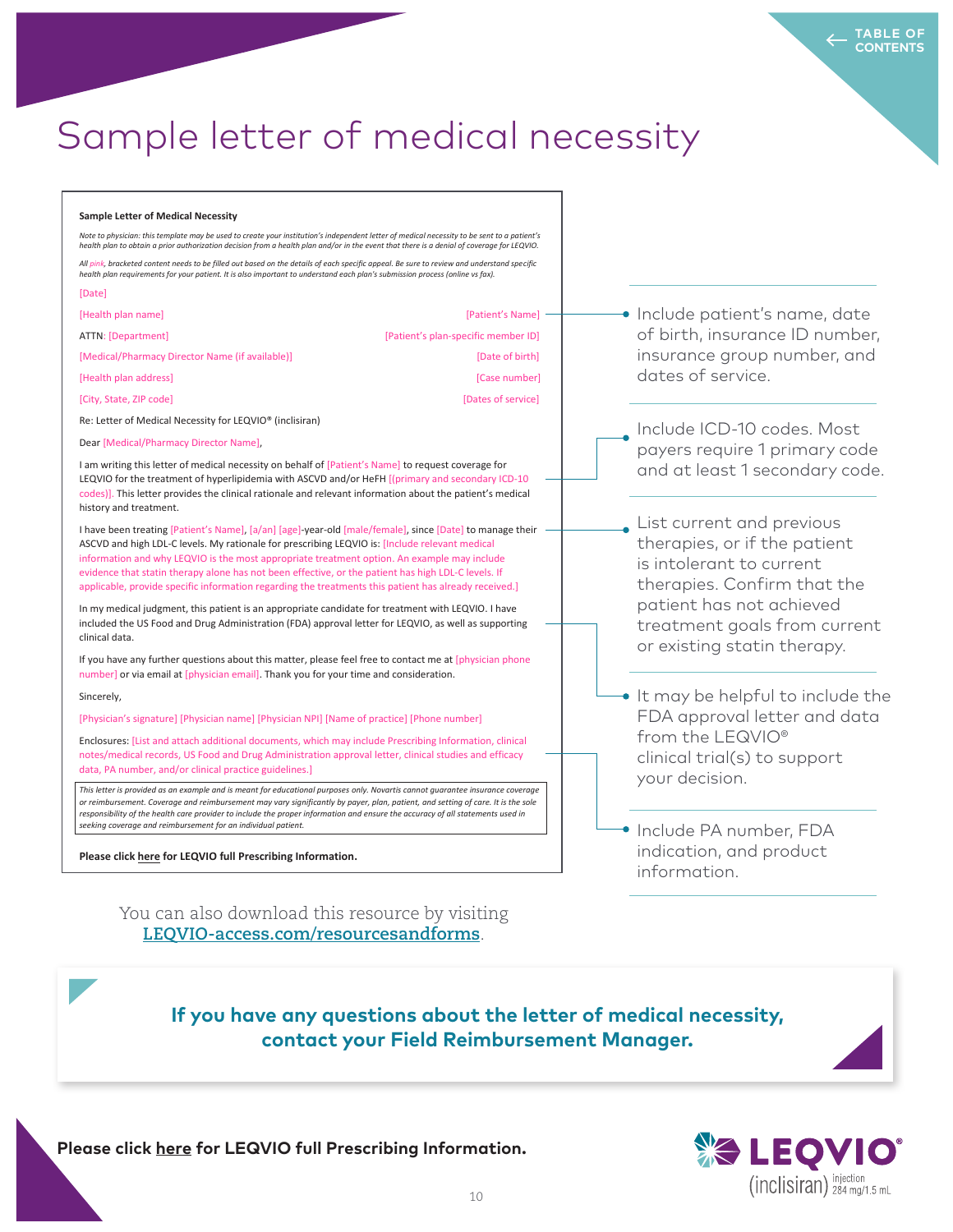## Letter of medical exception checklist

If your patient's health insurance provider excludes or has not made a coverage decision on LEQVIO®, a letter of medical exception may be used to ensure your patients who need LEQVIO are able to receive it.

The checklist below is provided to help ensure your letter of medical exception is as complete as possible when communicating with health plans. The following page contains a sample letter that you may reference when crafting your own letter to the patient's health plan. The checklist and sample letter are intended to provide examples of what information is usually required.

| Include patient's name, date of birth, insurance ID number, insurance group number, and<br>dates of service                                                                                                                                                                                       |
|---------------------------------------------------------------------------------------------------------------------------------------------------------------------------------------------------------------------------------------------------------------------------------------------------|
| Include ICD-10 codes to support your diagnosis. Most payers require both a primary and<br>a secondary code. Visit LEQVIO-access.com/coveragetypes#billingandcoding for more<br>information on coding, or see the Billing and Coding Guide for examples of codes that may<br>be relevant to LEQVIO |
| Clearly state the rationale for treatment with LEQVIO and why it is appropriate for the patient                                                                                                                                                                                                   |
| List current and previous therapies, or if the patient is intolerant to current therapies.<br>Confirm that the patient has not achieved adequate results from current or prior therapy                                                                                                            |
| Provide clinical support for your recommendation. This can include information such as:<br>Clinical trial data from the LEQVIO Prescribing Information<br>FDA approval letter<br>Test results and chart notes (eg, LDL-C levels)<br>Additional medical records                                    |
| Summarize your recommendation and provide a phone number in case any additional<br>information is needed                                                                                                                                                                                          |
|                                                                                                                                                                                                                                                                                                   |
| For additional information and support, contact your<br>$\mathbf{A}$ , $\mathbf{A}$ , $\mathbf{A}$ , $\mathbf{A}$                                                                                                                                                                                 |

**Field Reimbursement Manager or visit LEQVIO-access.com.**

**Please click here for LEQVIO full Prescribing Information.**

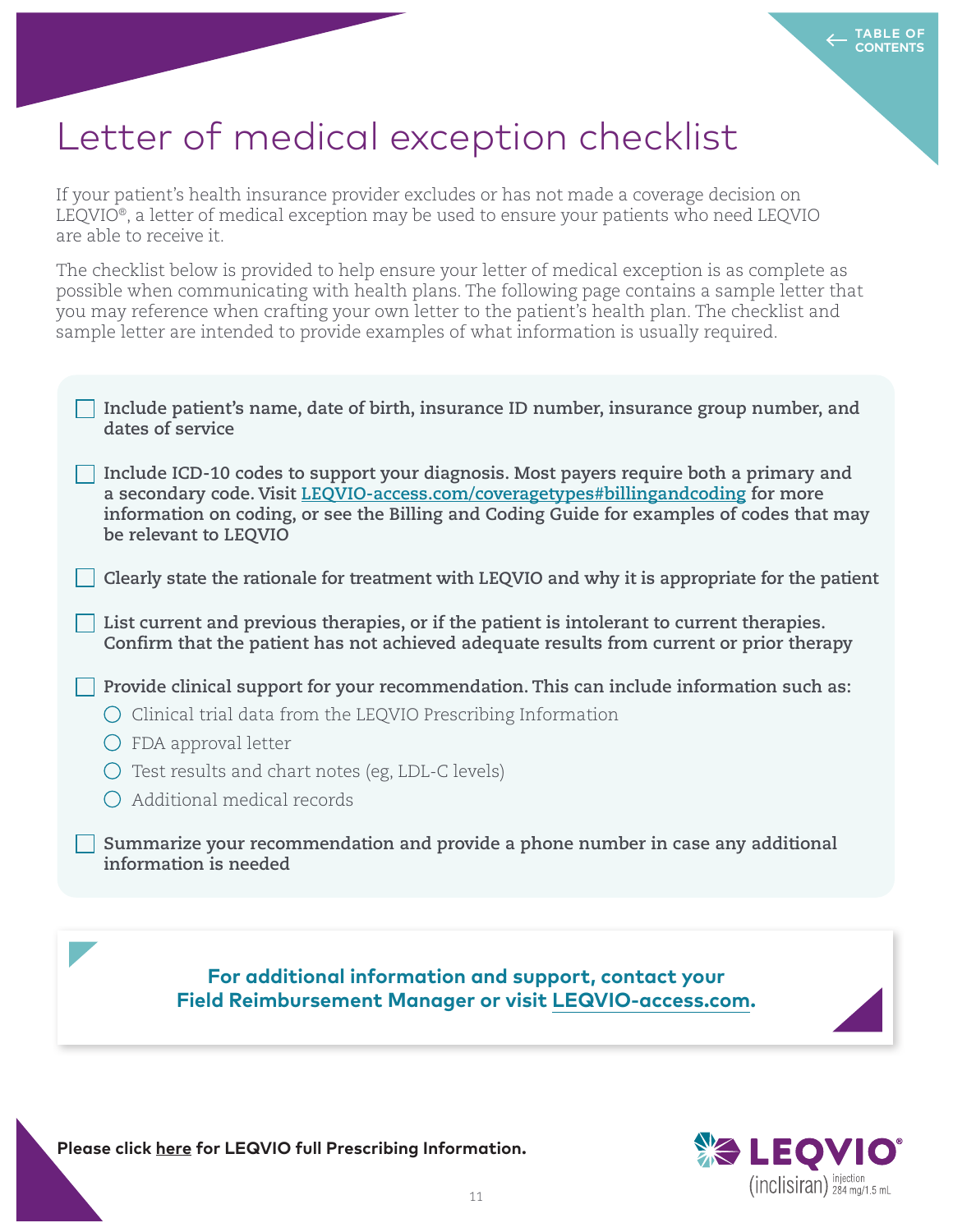## Sample letter of medical exception

#### **Sample Letter of Medical** Exception

Note to physician: this template may be used to create your institution's independent letter of medical exception to be sent to a patient's health plan should a letter of medical exception be required by a patient's health plan to determine/re

*All pink, bracketed content needs to be filled out based on the details of each specific appeal. Be sure to review and understand specific health plan requirements for your patient. It is also important to understand each plan's submission process (online vs fax).*

| [Date]                                          |                                     |
|-------------------------------------------------|-------------------------------------|
| [Health plan name]                              | [Patient's Name]                    |
| ATTN: [Department]                              | [Patient's plan-specific member ID] |
| [Medical/Pharmacy Director Name (if available)] | [Date of birth]                     |
| [Health plan address]                           | [Case number]                       |
| [City, State, ZIP code]                         | [Dates of service]                  |

Re: Letter of Medical Exception for LEQVIO® (inclisiran)

Dear [Medical/Pharmacy Director Name],

I am writing this letter of medical exception on behalf of [Patient's Name] to request coverage for LEQVIO for the treatment of hyperlipidemia with ASCVD and/or HeFH [(primary and secondary ICD-10 codes)]. This letter provides the clinical rationale and relevant information about the patient's medical history and treatment.

I have been treating [Patient's Name], [a/an] [age]-year-old [male/female], since [Date] to manage their INDITE and m<sub>a</sub>n list of creation, practicle is problinang light to the most appropriate treatment option. An example may include evidence that statin therapy alone has not been effective, or the patient has high LDL-C levels. If applicable, provide specific information regarding the treatments this patient has already received.] ASCVD and high LDL-C levels. My rationale for prescribing LEQVIO is: [Include relevant medical

In my medical judgment, this patient is an appropriate candidate for treatment with LEQVIO. I have included the US Food and Drug Administration (FDA) approval letter for LEQVIO, as well as supporting clinical data.

If you have any further questions about this matter, please feel free to contact me at [physician phone number] or via email at [physician email]. Thank you for your time and consideration.

#### Sincerely,

 $\mathcal{A}(\mathcal{A})$  of patients trials ( $\mathcal{A}(\mathcal{A})$  of patients trials trials trials trials trials ( $\mathcal{A}(\mathcal{A})$ [Physician's signature] [Physician name] [Physician NPI] [Name of practice] [Phone number]

Enclosures: [List and attach additional documents, which may include Prescribing Information, clinical Adverse reactions led to discontinuation in 2.5% and placebo-treated books and placebo-treated and placebo-tre<br>data and/or clinical practice guidelines.]  $p$  at a respectively. Discontinuation site reaction site reaction site reactions, which injections, which in notes/medical records, US Food and Drug Administration approval letter, clinical studies and efficacy

This letter is provided as an example and is meant for educational purposes only. Novartis cannot guarantee insurance coveragi<br>or reimbursement. Coverage and reimbursement may vary significantly by payer, plan, patient, an respectively.] [TBD: Injection site reactions were mild to moderate.] *responsibility of the health care provider to include the proper information and ensure the accuracy of all statements used in This letter is provided as an example and is meant for educational purposes only. Novartis cannot guarantee insurance coverage seeking coverage and reimbursement for an individual patient.*

Please click here for LEQVIO full Prescribing Information.

You can also download this resource by visiting **LEQVIO-access.com/resourcesandforms**.

**·** Include patient's name, date of birth, insurance ID number, insurance group number, and dates of service.

**TABLE OF CONTENTS**

Include ICD-10 codes. Most payers require 1 primary code and at least 1 secondary code.

List current and previous therapies, or if the patient is intolerant to current therapies. Confirm that the patient has not achieved treatment goals from current or existing statin therapy.

- $\rightarrow$  It may be helpful to include the FDA approval letter and data from the LEQVIO® clinical trial(s) to support your decision.
- **Include FDA indication and** product information.

**If you have any questions about the letter of medical exception, contact your Field Reimbursement Manager.**

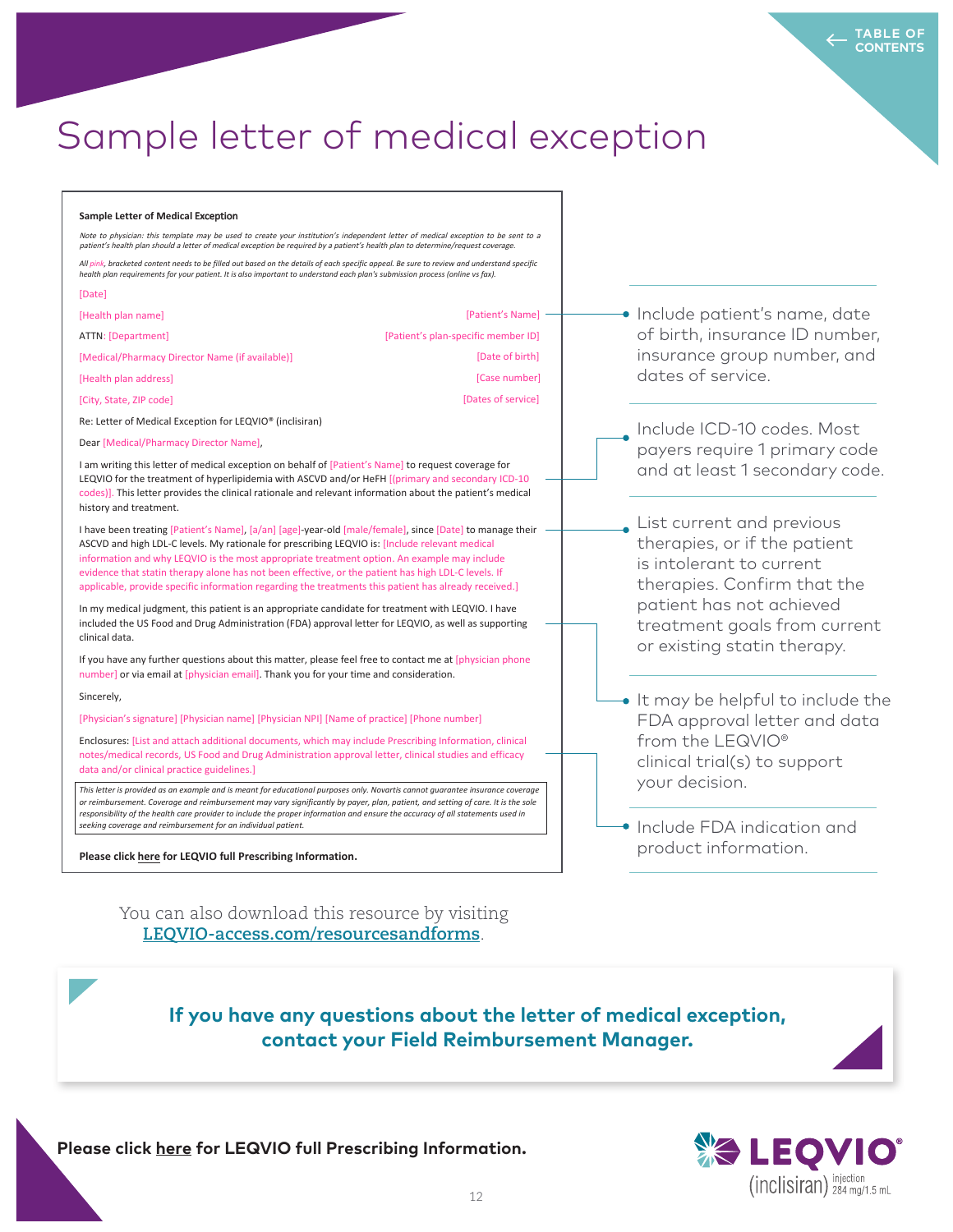# Letter of appeal checklist

If a plan covers LEQVIO® with a PA and your patient is denied coverage after you submit one, you may explain your clinical rationale for prescribing LEQVIO through a letter of appeal. This letter should address each specific reason for the denial and demonstrate why the health plan's existing formulary or coverage policy does not represent the most appropriate treatment for the patient.<sup>1</sup>

Below is a checklist you can reference to help make sure you capture every important aspect of the appeal in your letter. The following page contains a sample letter of appeal with annotations showing the type of information that will usually be required.

Keep in mind there can be multiple levels of appeal, and you should refer to the health plan's specific appeal guidelines. Many health plans will accept up to 3 levels of appeal of PA denials. The third level of appeal may include a review by an independent, non–insurance-affiliated external review board or hearing.<sup>2</sup>

- **Denial information, including the denial letter(s) or explanation of benefits notification**
- **Patient's name, date of birth, insurance ID number, insurance group number, and dates of service**
- **PA/case number**
- **Patient's medical records and accompanying ICD-10 code(s)**
- **Copies of additional medical information**
- **Clinical support for prescribing LEQVIO**
- **A list of current and previous therapies and their duration**
	- $\bigcirc$  Explain why other treatments are not helping the patient achieve treatment goals
- **A letter of medical necessity and the FDA approval letter for LEQVIO**
- **Additional information and documents, such as:**
	- $\bigcirc$  Reference number of existing claim decision, if applicable
	- $\bigcirc$  Patient Authorization and Notice of Release of Information
	- $\bigcirc$  Appeal letter signed by the patient or authorized representative, if applicable

 **Other supporting documentation, such as chart notes, current medications, test and lab results, and emergency department notes**

### **For additional information and support, contact your Field Reimbursement Manager or visit LEQVIO-access.com.**

**References: 1.** Forward Health. Denied Requests. Accessed September 24, 2021. https://www.forwardhealth.wi.gov/WIPortal/Subsystem/KW/ Print.aspx?ia=1&p=1&sa=84&s=3&c=15&nt=Denied+Requests **2.** CGS Medicare. The 5 Levels of the Appeals Process. Accessed September 24, 2021. https://www.cgsmedicare.com/jc/claims/appeals/5levels.html

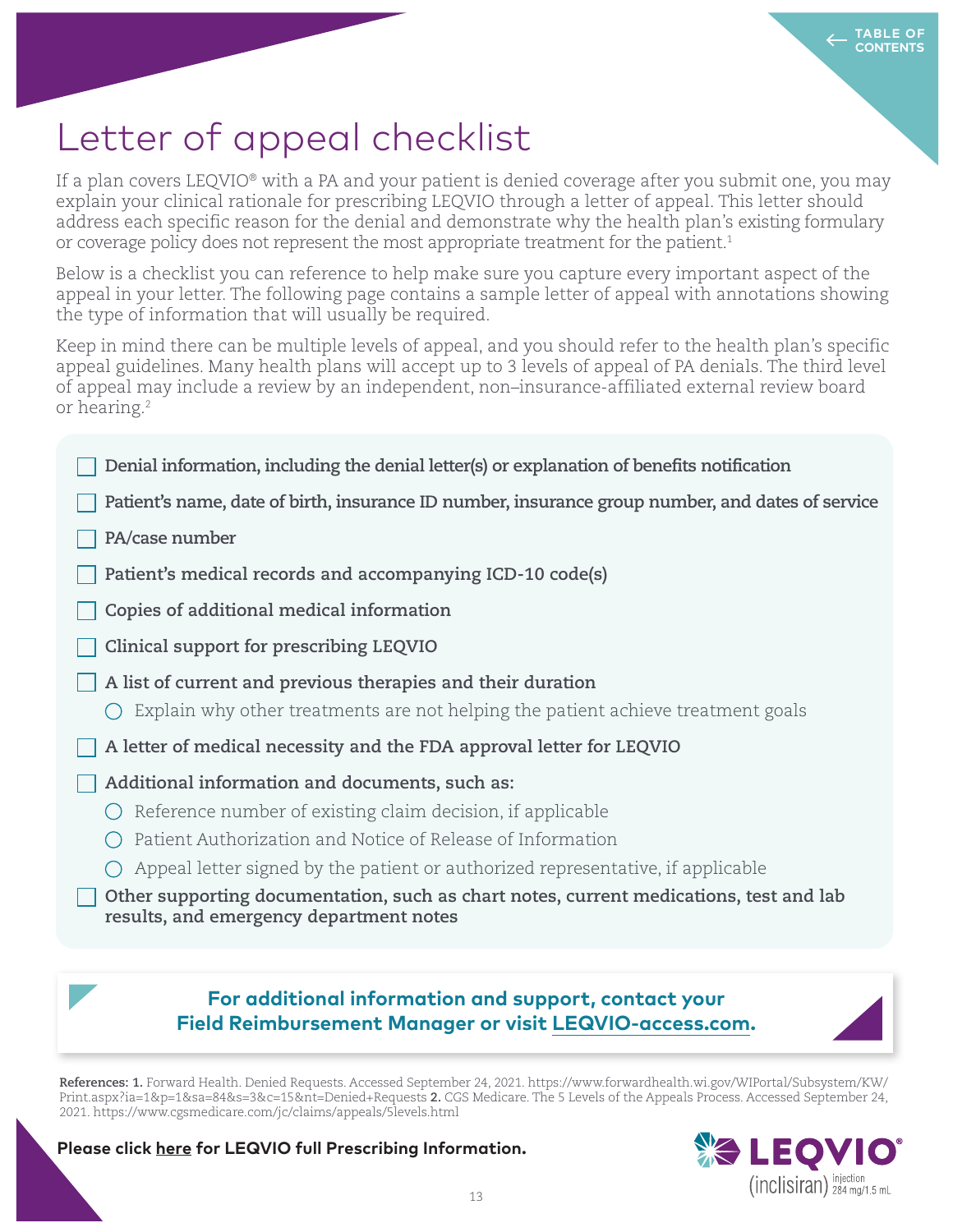# Sample letter of appeal

**Letter of Appeal template** *The information below can be used as a starting point for developing a letter of appeal. All blue-colored content describes the kind of information typically required and is not intended to be included in your final letter of appeal. All pink, bracketed content needs to be filled out based on the details of each specific appeal. Be sure to review and understand specific health plan requirements for your patient. It is also important to understand each plan's submission process (online vs fax) for appeals.* [Date] [Health plan name] [Patient's Name] ATTN: [Department] [Patient's plan-specific member ID] [Medical/Pharmacy Director Name (if available)] [Date of birth] [Health plan address] **[Case number]** [Case number] [City, State, ZIP code] [Dates of service] Dear [Medical/Pharmacy Director Name], We have read and acknowledge your policy for the responsible management of drugs in the hyperlipidemia and atherosclerotic cardiovascular disease (ASCVD) and/or heterozygous familial hypercholesterolemia (HeFH) categories. We are writing to request that you reconsider your denial of coverage for LEQVIO® (inclisiran). This letter is being submitted on behalf of [Patient's name] for [Product indication], associated with primary and secondary diagnosis codes [primary and secondary

The reason given for the denial was [state reason from health plan's letter]. A copy of the most recent denial letter is included along with medical notes in response to the denial. After reviewing the denial denial letter is included along with medical hotes in response to the denial. After reviewing the denial<br>letter, we continue to feel that LEQVIO 284 mg/1.5 mL is the appropriate therapy for [Patient's name]. The relevant clinical history is summarized below.

ICD-10 codes]. Provide rationale for provide rationale may include may include  $\Gamma$ 

[This plan currently lists [required step edit therapies] to be attempted prior to treatment with LEQVIO. These step edit therapies are not viable for this patient. We are requesting that the step edit therapy requirement be bypassed.]

Document the patient's history, diagnosis, current condition, and symptoms; for example, confirm the patient's:

- Diagnosis of hyperlipidemia with ASCVD or HeFH (primary & secondary diagnosis codes)
- Previous and current treatments. Include drug names, duration of treatment(s), responses to those treatments
- Inose treatments<br>• Rationale and clinical support for why other treatments are not appropriate for this patient

Provide rationale for prescribing LEQVIO. Rationale may include: if adverse event occurred with another treatment, or if the treatment should be avoided due to comorbidity, lack of response, etc. Provide clinical support for your recommendation as to why LEQVIO is the most appropriate treatment option. **guarantee insurance insurance in the LEQVIO Prescribing Information.** 

The ordering physician is [physician name, NPI #]. The decision may be faxed to [physician fax #] or mailed to [physician business office address]. Please also send a copy of the coverage determination maned to prhysician business onnce address). Please also send a copy of the coverage determination<br>decision to [patient name]. If you have any further questions about this matter, please feel free to contact me at [physician phone number] or via email at [physician email]. Thank you for your time and consideration.

**IMPORTANT SHEETY**,

 $[{\sf Physics} ]$ 

[Physician name] [Patient name and signature, if applicable] [Name of practice] [Phone number] Enclosures:

[List and attach additional documents, which may include a denial letter, Letter of Medical Necessity, Prescribing Information, clinical notes/medical records, US Food and Drug Administration approval letter, clinical studies and efficacy data, and/or clinical practice guidelines.]

#### **[INDICATION Please click here for LEQVIO full Prescribing Information.**

**IMPORTANT SAFETY INFORMATION** 

This letter is provided as an example and is meant for educational purposes only. Novartis cannot guarantee insurance coverage or reimbursement. Coverage and reimbursement may vary significantly by payer, plan, patient, and setting of care. It is the sole responsibility of the health care provider to include the proper information and ensure the accuracy of all statements used in seeking coverage and reimbursement for an individual patient.

You can also download this resource by visiting **LEQVIO-access.com/resourcesandforms.** 

- Address the letter to the PA department or the contact person from the denial letter.
- Include patient's name, date of birth, insurance ID number, insurance group number, dates of service, and case number.
- Acknowledge the health plan's reason(s) for denial up front.

Include ICD-10 codes. Most payers require 1 primary code and at least 1 secondary code.

- Include clinical support for prescribing LEQVIO®.
- Explain why each therapy was not helping the patient achieve their treatment goals and give the duration of therapy for each agent.
- If this is a second- or third-level appeal, include the original denial letter and specific medical notes in response to the denial.
- Give the physician's contact information in case there are questions that need to be answered.
- Add clinical studies and efficacy data as reference.

#### **If you have any questions about the letter of appeal, Please contact your Field Reimbursement Manager.** site pain, erythema and rash, were  $0.2$  and  $0.2$  and  $0.2$  and  $0.2$  and  $0.2$  and  $0.2$ *This letter is provided as an example and is meant for educational purposes only. Novartis cannot*